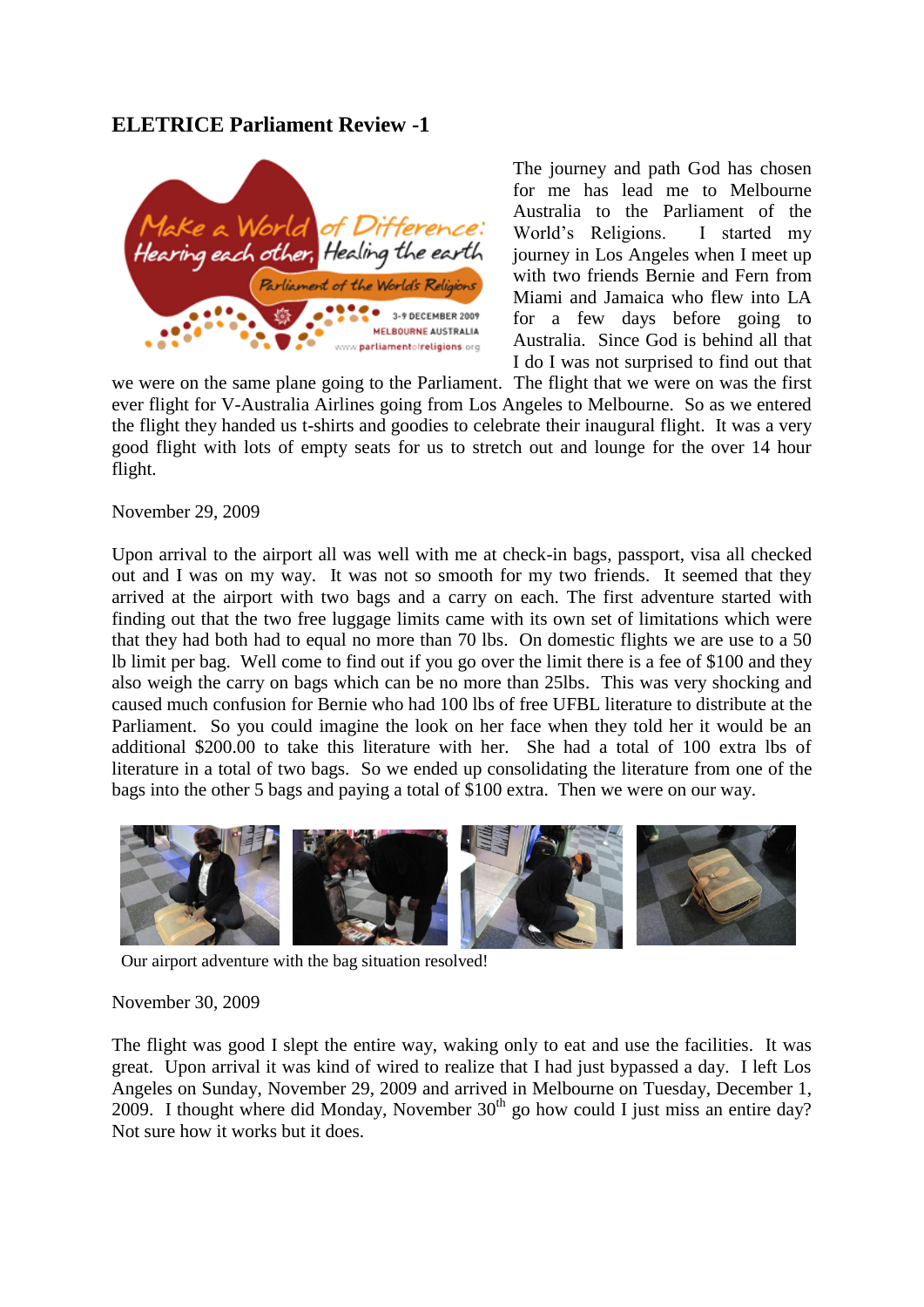December 1, 2009

Today is my rest day, upon arrival from the airport there was transport to the hotel and then it was sleep, sleep and more sleep. After about 10 hours I awoke to meet up with friend for a later snack and dialogue on the fact that we were actually in Australia that we had been so bless to be here together and that we would never be the same again. Our journey into ourselves continues. Tomorrow the New Thought Conference where 8 independent New Thought groups will come together as one voice to be heard on the world stage. The UFBL will be represented by the Rev. Mary Tumpkin. It will be exciting.

*Reflection: As I thought of why I was making this trip and doing my prayer work on just what I wanted to bring to it and what I wanted to get out of it. I was talking to a good friend of mine who helped me to come to my mission statement and mantra for this trip. "I am a beacon of light shinning brightly for all to experience. I am an individual expression of God in this moment and in every moment of my trip. I am God in expressing in every experience and for all to enjoy. I bring a unique expression of my connection to spirituality; I am open and receptive to all other expressions of God and their chosen connection to spirituality. I am grateful, I am life, I am love, and I am Eletrice.*

# **ELETRICE Parliament Review -2**

#### December 2, 2009



Today was the New Thought Delegation Pre-Conference it was the gathering of eight major New Thought organizations collaborating to participate as a unified force in the Parliament of the World's Religions 2009. This exciting evolution toward greater cooperation allows us to present ourselves as a unique movement on the international stage. The day was full of excitement and information. We started with prayer and dedication to our combined purpose of

life love and peace. Then we had a very warm welcome from the officials of Australia and then a lovely presentation from the Jeremy Donovan an indigenous aboriginal. He presented us with a prayer and traditional performance. It was delightful.







Then we embarked on the program which included prayers from each of the 8 organizations represented, a youth presentation, musical performances and the highlight dialogue w/questions and answers about New Thoughts commonalities and differences to the religions of the world. This dialogue would high light and help us to open up to the things we have in common with other religions and prepare us to be compassionate to our differences.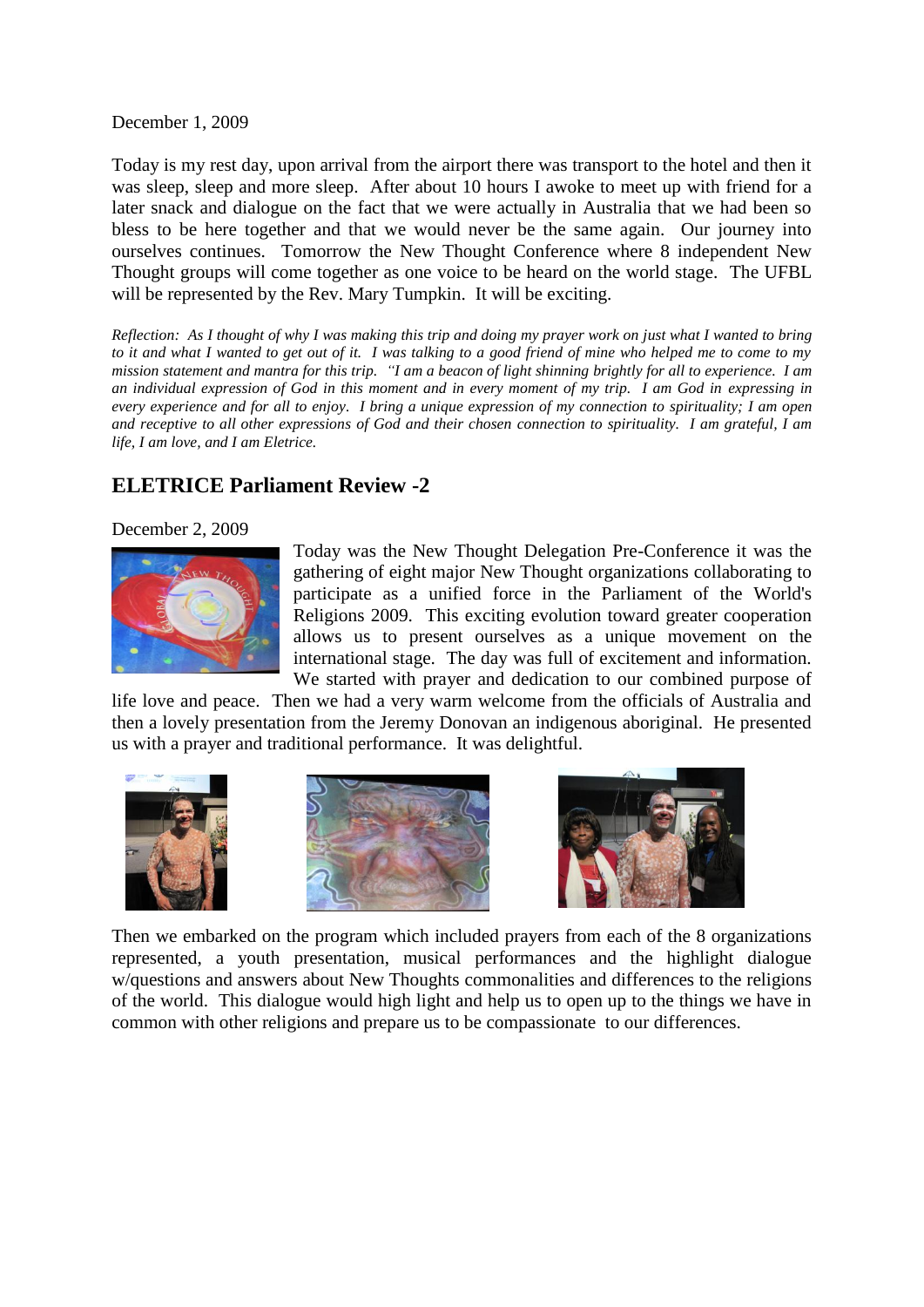### **The New Thought Delegation**



Program overview: Each of the New Thought leaders took a religion and compared it to New Thought for commonalities. This session was preparation for the Parliament in that it prepared us to be open and receptive to the many paths to God and the many expressions of those paths. We have more likenesses than differences from other religions; we are all on the search a search for God by what ever name we call it. We have an opportunity this week to focus on our similarities which is sure to bring us closer and open us

up to be receptive to the minor difference we encounter on our search. Please find below the points of commonalities we addressed for each of the world's religions selected.

### **The New Thought and other Religious Practices**



New Thought & Hinduism, Janism - James Trapp

- Truth is oneness seek to reach the divine potential through practices
- Hemsa nonviolence practices the silence

New Thought and Judaism – Ken Gordon

- Common belief in God and oneness with all life
- Belief that God exist and we are unique expressions of that God
- There can be only one infinite and we are all apart of it each person place  $&$  thing

New Thought and Buddhism – Michael Beckwith

- Embarks on a search for the meeting of Life the ground of our being
- We are what we think –process of thought, perception, and experience
- Deep listening and taking action
- Recite interrupted embody oneness
- New Thought and Taoism, Confucianism Frank zunMallen
	- One indefinable source or essence
		- This source is known by its it's attributes eternal principles
		- CHI primal breath that expresses as each individual
	- Healing through the power of the mind

New Thought and Christianity – Barbara King

- Principle of faith
- Healing through faith

New Thought and Islam – Kathy Hearn

- Invisible force-personal will
- Monotheism unity with God
- Peace one who totally surrenders to God

• Prayer is the answer to jihad-the struggle within between the ego and spiritual self

New Thought and Sikiam - Mary Tumpkin

Equality of all people

Potential always exceeds the appearance

Spark of divinity of all things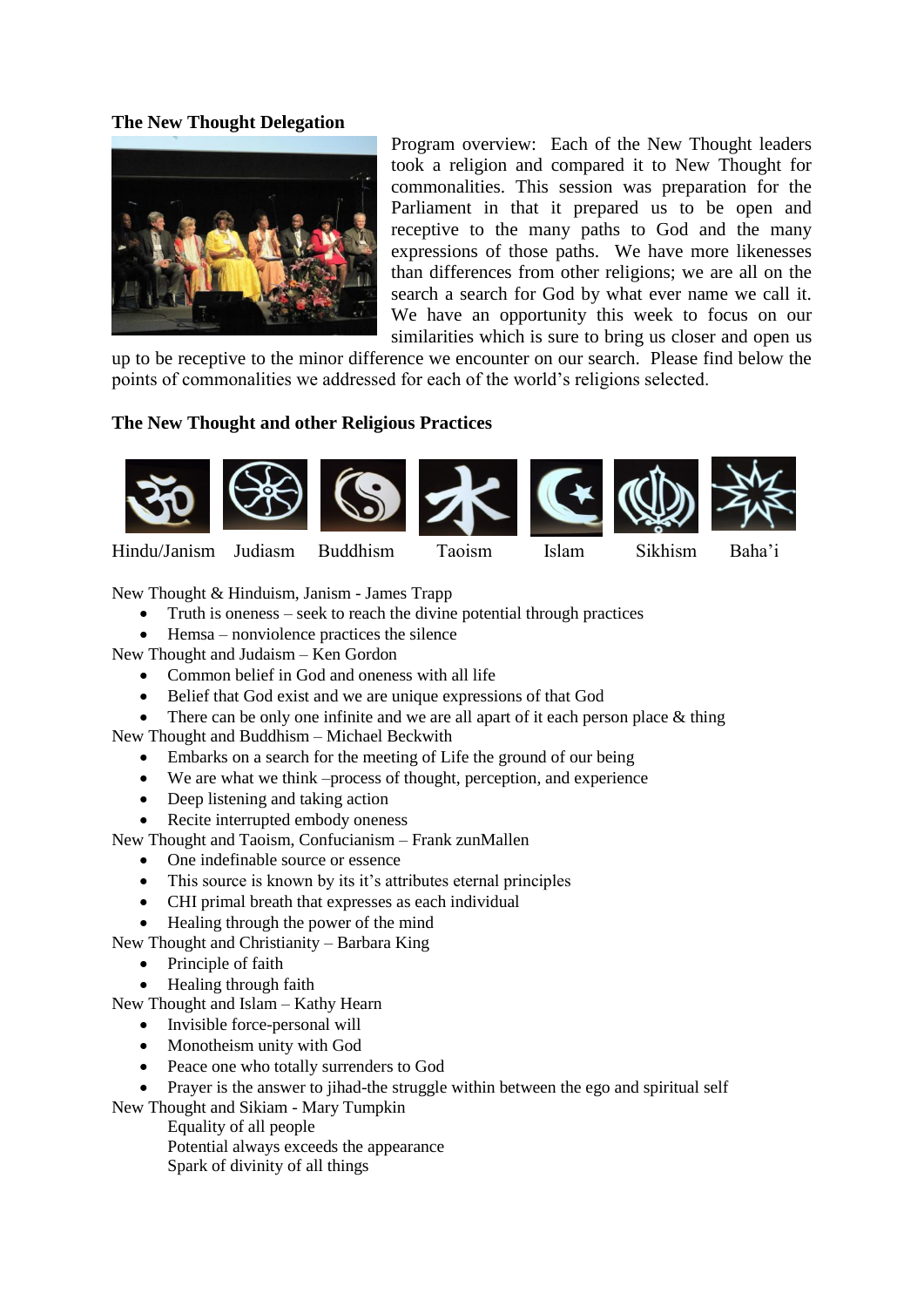New Thought and Baha'I – Jackie Atkins

- Nature of God only one the creator
	- superior reasoning power
	- principle in action

Nature of man - animal and spiritual

expression of the attributes of God

*Reflection: Today was a wonderful opening of the heart to the many different paths to God that have been developed and that apparently lead directly to God. I realized that there are many outer expressions being used*  today to get to the meeting place where man meets God. The prayers and presentations from the different *leaders of groups and movements within New Thought and the comparison to the other religions gave me exactly what I needed to move into the Parliament of World Religions to be receptive to the possible difference and to know that no matter what the outer appearance of difference there maybe the similarities are so much more powerful.* 

*"I came to a place where I could see God in every face and see that we all originate from the same source. Every person of every faith, religion, tradition, lifestyle and nationality is a child of God. I embrace every spark of divinity that I know is there within each person. We are members of the same spiritual family, we may not always agree but we are all bound together by the love of God. Like spokes on a wheel, no matter which direction each of us points, we all connect at the center. As I look into the faces of my spiritual brothers and sisters here at the Parliament, I see a light of God."*

# **ELETRICE Parliament Review -3**

#### December 3, 2009

Today is the opening ceremony for the Parliament there is a spiritual buzz around the convention center with delegates from every religion imaginable. There are displays of religious practices going on in the halls as we prepare to open this event. The Parliament has recognized several faith groups that represent the worlds major religions and are giving those groups an opportunity the share with the world their religion and practices. The opening ceremony began with an opening presentation from the original habitants of this land know as the aboriginal people and a full orchestra and choirs. The evening then progressed with a prayer and blessings to the world from the selected religious groups. The recognized groups were Zoroastrian, Hindu, Jain, Buddhist Sikh, Jewish, Christian, Muslim, Baha'i, Aboriginal, Shinto and Bells of Peace. There were also the traditional welcomes from Australia's officials and dignitaries and several keynote speakers, it was quite an evening.



Opening Ceremony celebration!

#### December 4, 2009

Our first full day of the parliament which is divided into 6 sessions began with the first session of observances from diverse religious and spiritual traditions. This morning I had the pleasure to start the day out in the Jain traditions which included mantras and prayer songs. Then I made my way over to the morning ritual of the Yoruba faith which included more meditation and burnt offerings.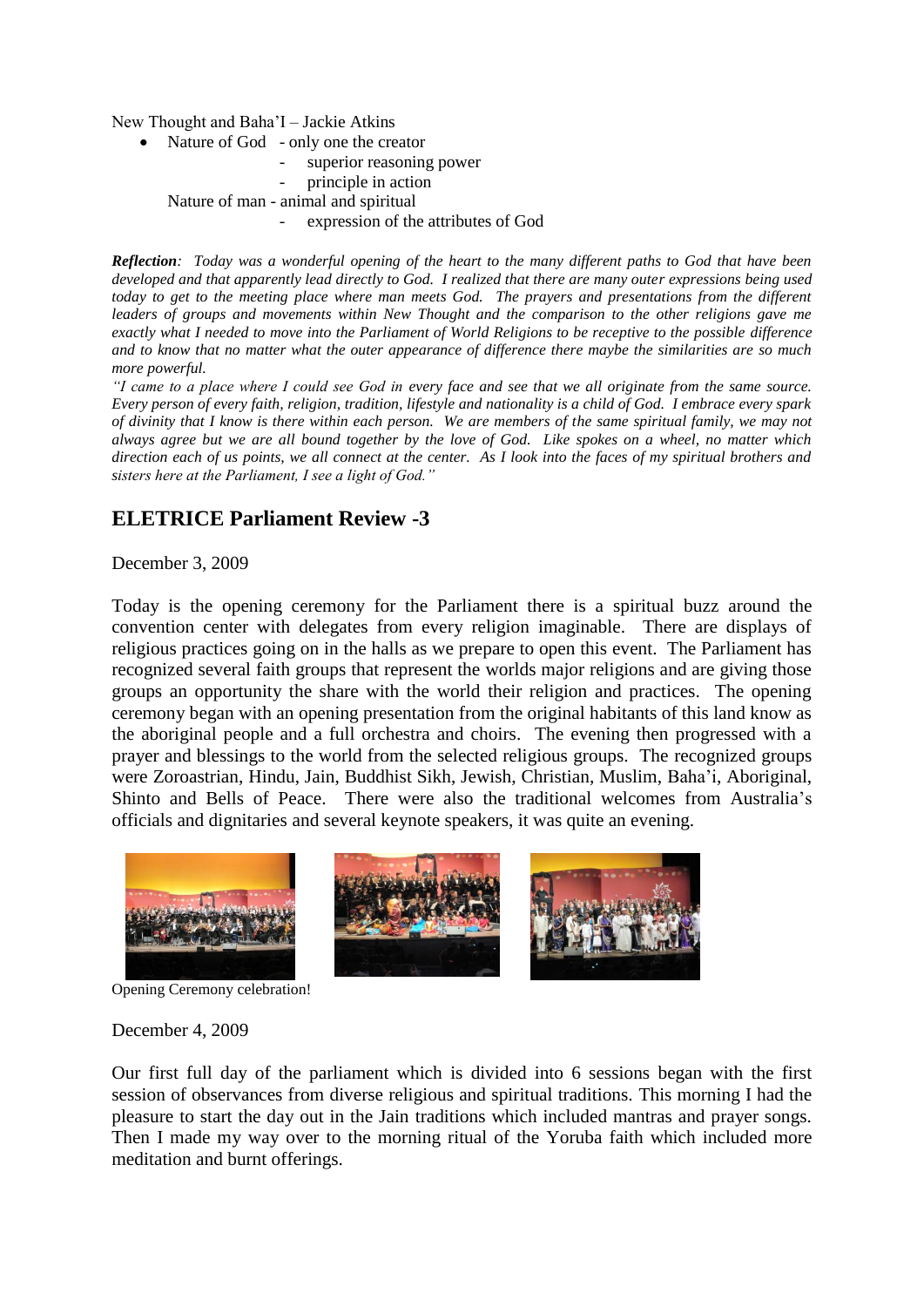During the second session which is dedicated to intrareligious expression and sharing. Speakers within New Thought-A Religion of Healthy Mindedness discussed New Thought's Uniquely American contribution to the Arena of New Religious Community and the 7 Parliament subthemes and gave their answer to these issues. The themes are 1. Healing the Earth with Care and Concern, 2. Indigenous People, 3. Overcoming Poverty in an Unequal World, 4. Securing Food and Water for All People, 5. Building Peace in the Pursuit of Justice, 6. Creating Social Cohesion in Village and City, and 7. Sharing Wisdom in the Search for Inner Peace. The room was full and the emotion was high as the New Thought perspective on how to deal with the world's issues was shared with the Parliament.



Session three is dedicated to interreligious discussions where speakers from two or more traditions engage with each other seeking greater understanding. I found myself at a discussion on Globalization and Spiritual Values where the discussion got heated with a debate about how most nations need to globalize but have not been able figure out how to do it without compromising or rectifying their spiritual value system. Most nation have not been able to do it with any success and those who have chosen the side of values have found themselves still in the process of globalizing. It's a major challenge and the solution is being sought. In the contemporize world, excessive materialism has lead to corruption, sexism, erosion of values, disintegration of families, juvenile crime and so on. Societies of the world are shaken by religious and political conflicts, violence and terrorism, There is an urgent need to protect and preserve spiritual and moral values cherished by all religious traditions. Panel members discussed how religious people can work toward building tolerance in a globalized society, while simultaneously deepening their own faiths. The future of humanity rests in releasing the underlying spirituality and morality of all religions.

Session four is dedicated to engaging with other traditions considering the challenges of our many crucial topics and the resources to meet them. I found myself in the discussion on Reconciling Religious Values and the Universal Entitlement to Human Rights. There is a continuous debate between religious and human rights activities as to weather to petition congress to make the rights to religious values as a basic human right. The discussion shed light on the differing cultural conflicts that would be involved in such a bill.

Session five is dedicated to open space for a verity of activities we visited the Authors room where there was a book being presented by a Jamaican author Yasus Afari – Overstanding Rastafari Jamaica's Gift to the World and an Indonesian author Anand Krishna - One Earth One Sky One Humankind Celebration of Unity in Diversity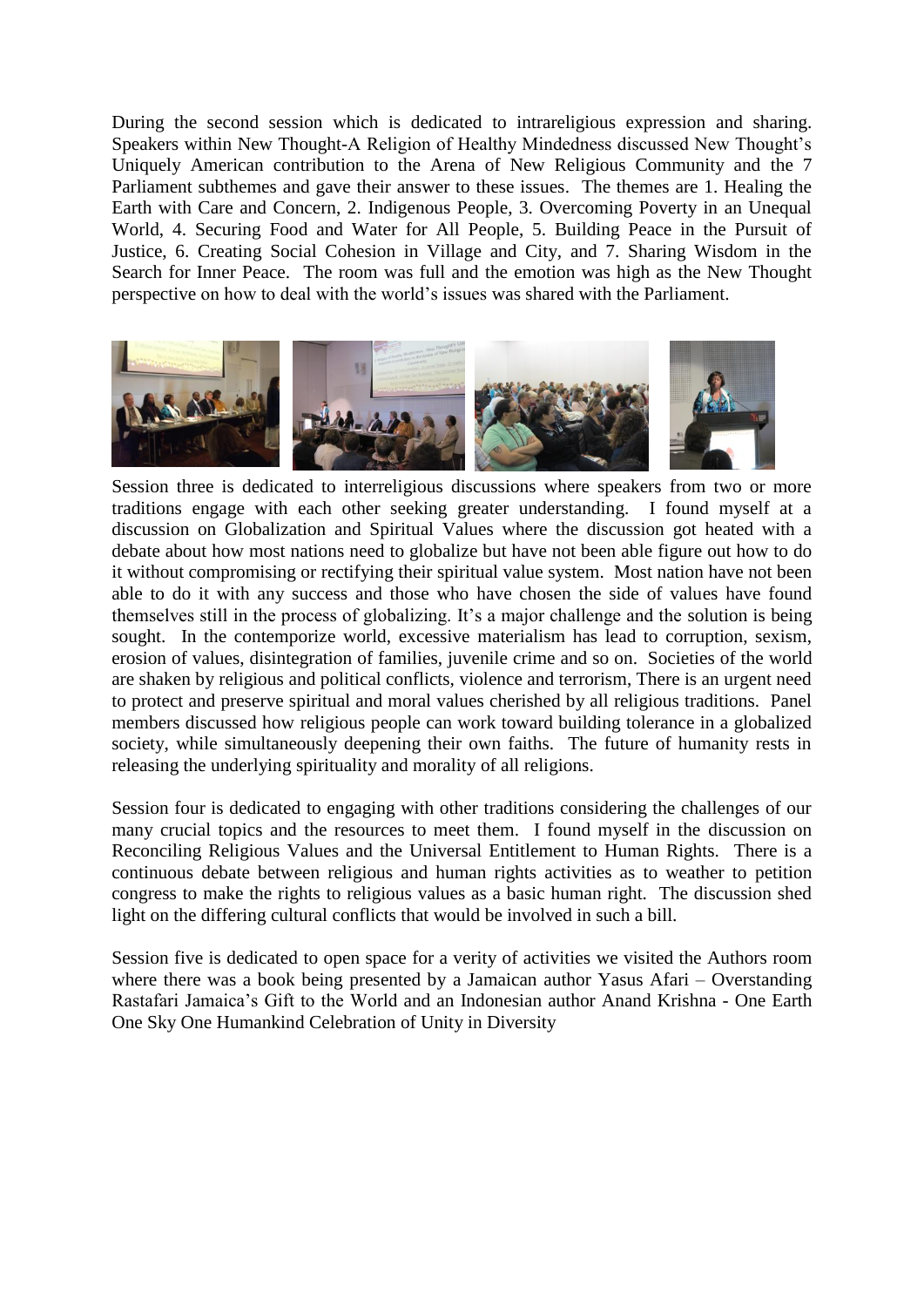

Author Yasus Afari **Author Anand Krishna** Author Anand Krishna



We ended the night with the last session with consisted of Communities Night: A Night of Hospitality in which the religious and spiritual communities of Melbourne offered their hospitality to people of all faiths and spiritual traditions at the conference to come together and share warmth and welcome at its local faith establishments. There were 22 different community events held all at the same time in and around Melbourne for the people of faith at

the conference. We found our way to the New Thought Community Night event held at the Unity of Melbourne. It was a lovely service with singing and a lesson with testimony and prayer and sharing and thanking God that we could all be together here in Melbourne. There was food, laughter and thanksgiving and love.









*Reflection: It was a very long day but full of adventure and love. Just walking the halls of the convention center is an adventure. There are faith groups dressed in their traditional garb doing performance, engaging in their traditional prayer rituals, waiting to see spiritual leaders, gurus, seers, performers, authors all searching and seeking and open. There is such a essence in the air, people may look different, pray different, speak different, express differently but we are all on the same path seeking to enrich our relationship with God and eager to address the worlds issues head on with the common goal of using our spirituality to solve them. We are all realizing that it is going to take all of our collective prayers, our collective consciousness, and our spiritual resources to move the world forward. The conclusion I received from the sessions I was lead to attend was that there is enough of everything need to solve the worlds global issues we just need a new perspective on how to use them. God is still available to us and no matter which method we use to turn to him/her the* 

# **ELETRICE Parliament Review - 4**

*connection is open and available it's up to us to use it.* 

#### December 5, 2009

Today I began with the intrareligious session 'How a Profound Spiritual Theology can Overthrow Poverty'. As we know poverty affects every human being on earth, as well as the health of the earth itself. A spiritual solution to the problem of poverty would lift the burden of insufficient resources that are only available to privileged. Self-made material resources are made on the premise of lack or insufficiency of resources and competition for limited resources is unavoidable. This discussion was given by a Christian Scientist so in part I initality went to it as a tribute to my mother who connected to infinite wisdom and made the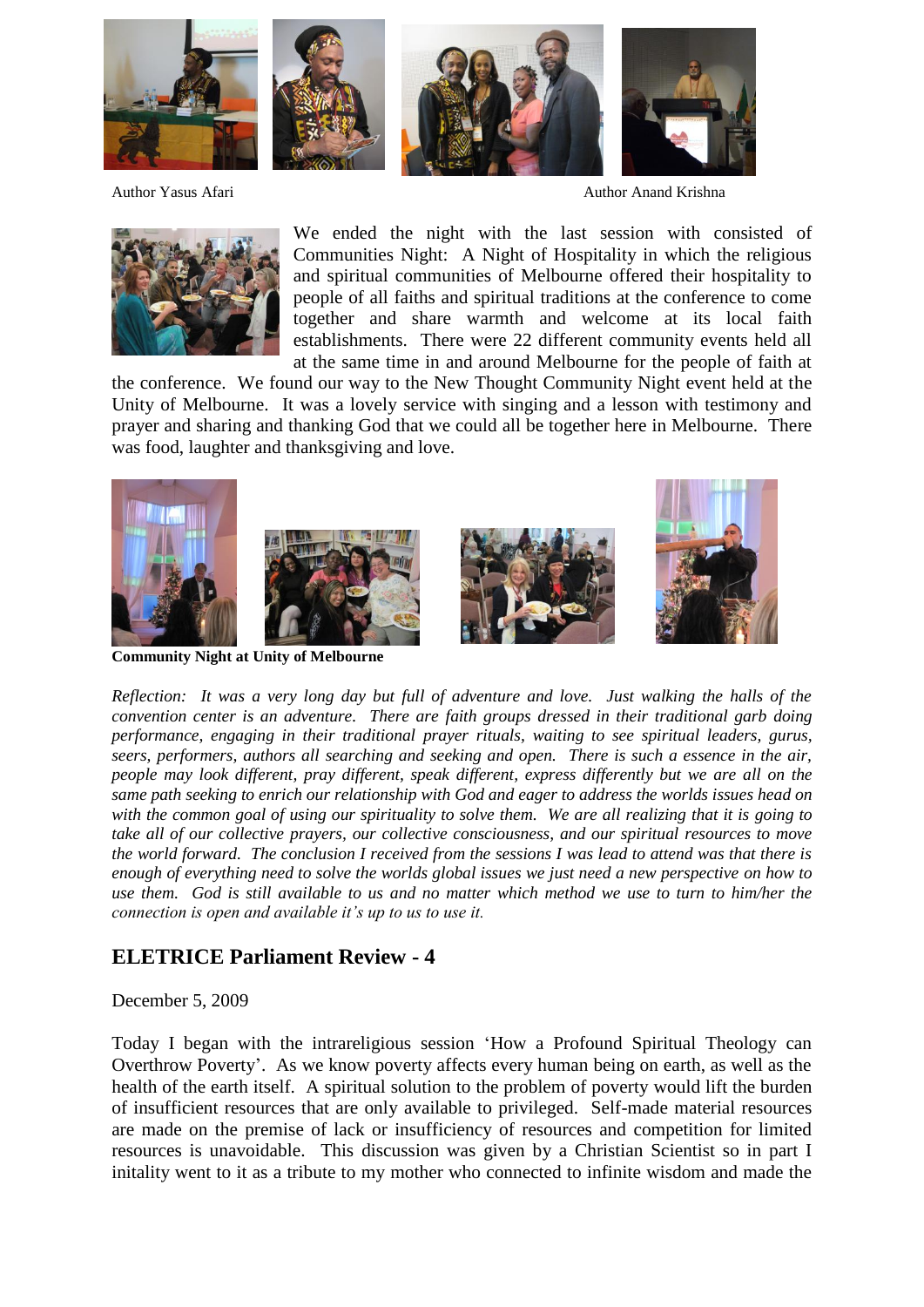choice to raise me and my sibling up in this teaching. But once I arrived I realized my own soul drew me here and I re-connected with the principles espoused by Christian Science. The principle of this discussion was that we need to shift our focus from the material to the spiritual.

It was presented that we need to shift our focus from the human and the self-made to the God-made image and likeness if we are going to dissolve the psychological necessity to steal from others.

The presented had us to play the game of musical chairs where there were four people and three chairs thus we are starting out with limitations in this game. The notion that there will never be enough for the four people, there will always be someone left out. We all know how the game goes they play the music and we all walk around the chairs until the music stops and sure enough there is always someone left standing, someone with no place to sit, someone left out, now while we all thinking the one that is left out is the looser it really is not the case because the others walking around the chairs are suffering also. They are on edge, competiting with each other, pushing, shoveling, uptight, stressed you name it, all because there is not enough from the beginning. It was brought to our attention that this is a popular game played at children's birthday parties. This sense of not having enough and competition is being taught to our children at an early age and as metaphysician we know that the concepts from this game goes into their subconscious mind and plays out in their lives at some point later on. Now shouldn't we re-think that game? Well the presenter thought so.

So we played the game again this time the game began with more than enough chairs we started with one person walking around two chairs and instead of taking a chair away after each round a chair and a person was added. Thus having at all times during the game a surplus of chairs. As the participants walked around the chairs they were calm, friendly they expressed joy and excitement and were trusting in the law of equality – abundance for everyone. It was a lovely exercise that helped us to realize we don't have to create more resources we just have to change our perspective about what we have. There is a spiritual order in the universe and if we look at it from the perspective of God and not the perspective of man poverty would be nonexistent. Shirley Paulson – Christian Science Practitioner was the presenter.

I then went to a film 'Journey of the Universe' which focused on the current environmental crisis and the fact that it has its roots in humanity's divisions and the lack of planetary consciousness. That equates to our/humanity's inability to agree on just how to take care of the planet it is this confusion that is causing the crisis. This film reconnected us to our shared roots by providing the longest possible view of our common heritage. This film provided us with a scientific context for the critical nature of the present moment in human history. It also called on the faith traditions to join the ecological preservation ban wagon and support the initiatives with our conscious awareness of God and his ability to impact our current situation. It sounded very much like New Thought's practices of being aware of our ability to impact our lives and the world through the power of thought or as Johnnie Colemon would say collective consciousness. Mary Tucker & John Grim - Executive Producers

Session three and four were spent in the large Expo hall with one hundred exhibition booths of vendor's booksellers, spiritual and service organizations were sharing information about their work. As you can imagine it took several hours to make my way from entry to exit and I had bags of free literature and tapes and posters and invitations to join and or experience the latest trends in faith expressions. I was on information overload by the time I made my way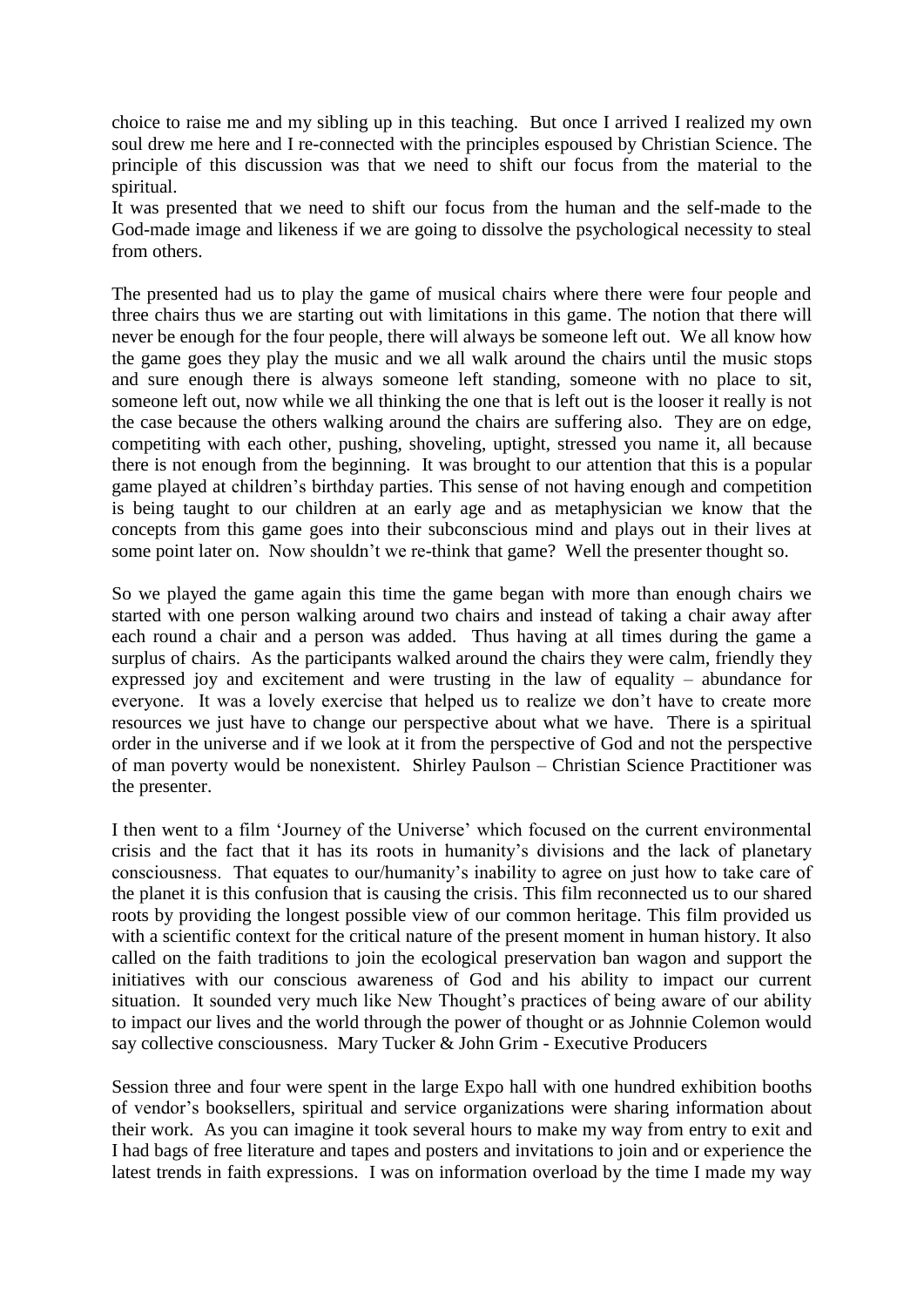to the exit. But I did have the opportunity to have a stress test at the Scientology booth, and a healing session from the Shinji Shumeikai booth, and participate in a Buddhist pray session at the Chung Tai Chan Monastery booth and of course I stopped by the New Thought booth and received the sweetest welcome with the most delicious chocolates imported from our very own Costco. I also made my way to the Visual Arts Presentations throughout the convention center which include a fantastic collection of work by international artists from various cultures and origins. There were live presentations, paintings and other visual displays of information and art from all around the world of faith seekers.



We ended this Parliament day with the evening International Plenary event which discussed the efforts to establish a United Nations Decade of Interreligious and intercultural dialogue, understanding and cooperation for Peace. The evening was a celebration of the exemplary work of a growing global movement that has cultivated dialogue and relationships among people from a diversity of the world's religions. There were speakers, musical presentations and awards.

*Reflection: There are 30 rooms available in this convention center for breakout sessions and there is the possibly of six sessions a day in each room, doing the math on any given day during this Parliament one has 180 sessions to choose from. When I first received the program bible as it has become know as, I thought how will I choose? Thought the Parliament has 7 featured subthemes there are so many areas of interest within each subtheme. I had to do my prayer work and wait for guidance because I was interested in everything. Realizing that I could physically be in only one place at a time I had to come up with some way of deciding. I was lead to go back to my mission statement and mantra which focus on the spirituality in everyone and using our spirituality to change the world. So I focused on sessions that discussed spiritual values, globalization and the human spirit, reconciling religion and spirituality. This has helped me stay focused on a small enough aspect of this vast adventure that I am able to share in detail and depth the dialogue that will result in action and a contribution to change. The intensity seems to get greater as we move through the days here at the Parliament as if the spirit of acceptance is growing stronger with each passing day. The validity that each faith group brings to the table is creating a spirit of cooperation and a willingness to see the others side. This parliament has helped me admire all who has a faith practice different from the one I have chosen and has allowed me to accept that: we are all capable of making a difference in the world, we can be of service to others when we are guided by spirit, and that working together in a spirit of love is the key to solving the worlds challenges. I am grateful to see and experience the different expressions and solutions to the world's challenges.*

# **ELETRICE Parliament Review -5**

### December 6, 2009

The first order of business today was a session explaining the spiritual tradition of Scientology. It was an interesting presentation of the origin of scientology and its practices. They consider themselves a religion and do have some religious services but from what I could ascertain it is more of a philosophy which happens to have a component which could be considered faith based or religious.

I learned the following: the Scientology religious philosophy contains a precise system of axioms, laws and techniques, exhaustively researched and documented as workable. As such,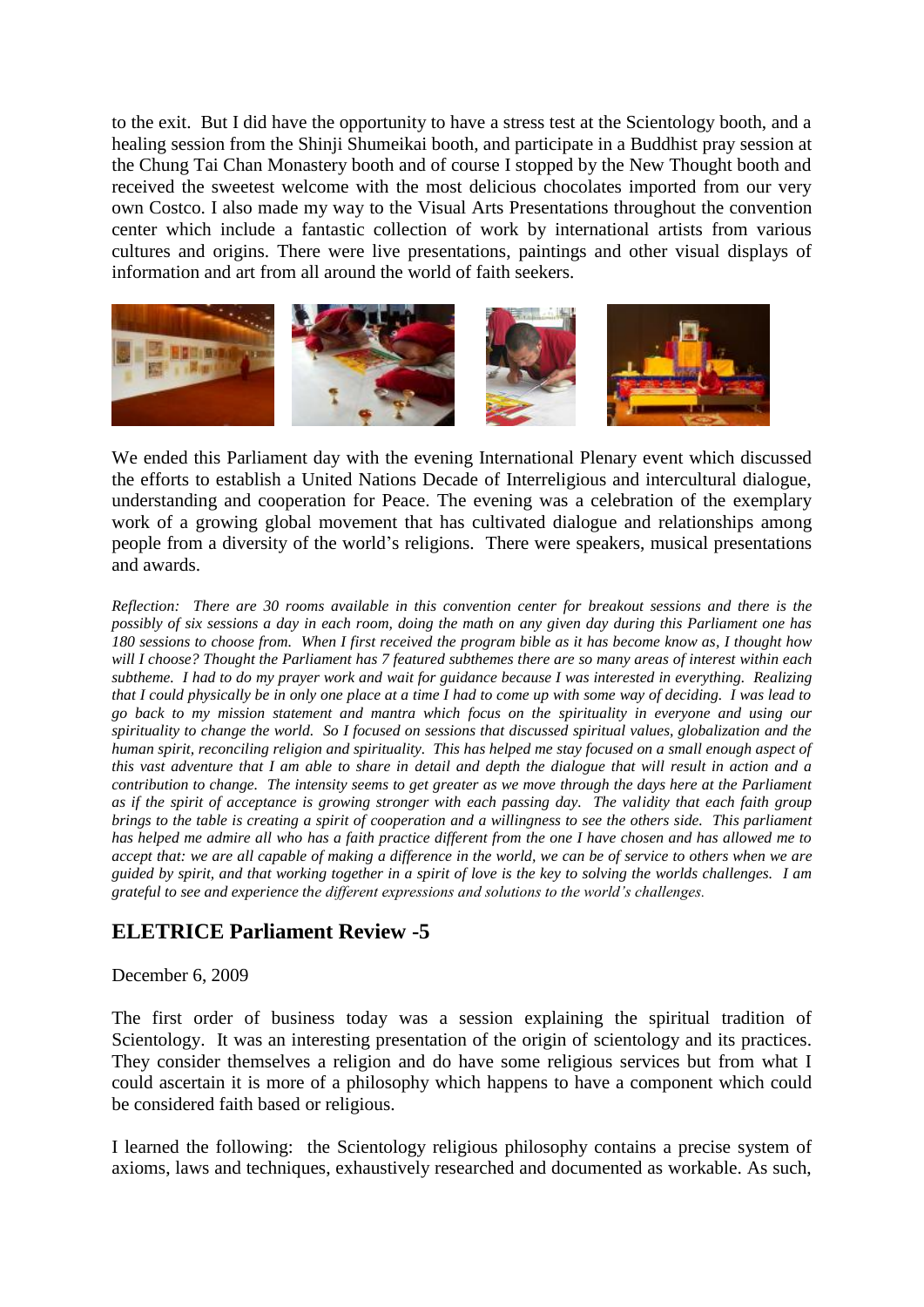it provides the individual with the ability to dramatically improve conditions, not only in his own life but in the world around him. It comprises a vast body of knowledge extending from certain fundamental truths, and prime among those truths: Man is a spiritual being endowed with abilities well beyond those which he normally envisages. He is not only able to solve his own problems, accomplish his goals and gain lasting happiness, but also to achieve new states of awareness he may never have dreamed possible.

In one form or another, all great religions have held the hope of spiritual freedom  $\frac{1}{2}$  a condition free of material limitations and misery. The question has always been, however, how does one reach such a state, particularly while still living amidst a frantic and often overwhelming society? Although modern life seems to pose an infinitely complex array of problems, Scientology maintains that the solutions to those problems are basically simple and within every man's reach. Difficulties with communication and interpersonal relationships, nagging insecurities, self-doubt and despair — each man innately possesses the potential to be free of these and many other concerns. Scientology offers a pathway to greater freedom. It sounds a lot like New Thought to me.

Then it was off to the session 'Religious Leadership in a Global Perspective' which discussed the satisfaction, expectation and trust that different communities worldwide have in their religious leaders. It sought to identify the qualities that people feel are most important to the vocation of a religious leader and it suggested what it is that the faithful of different religions are expecting of their leaders. The panel of leaders shared what their tradition is doing to implement practical solutions to the global leadership issues.

We ended the evening with the Scared Music concert were world-class musician, vocalists and dancers performed some of the most sacred music and movement from many religious and spiritual traditions. There were performances by The Agape International Choir, Muslim singer Zain Bhikha and Ensemble, Contemporary Jewish music and songs, classic Indian dancers, Whirling Prayer Ceremony Bhai Kultar Sikh tradition and many more. It was an amazing night full of praise and worship in a diversity of displays of faith and love.



Agape Choir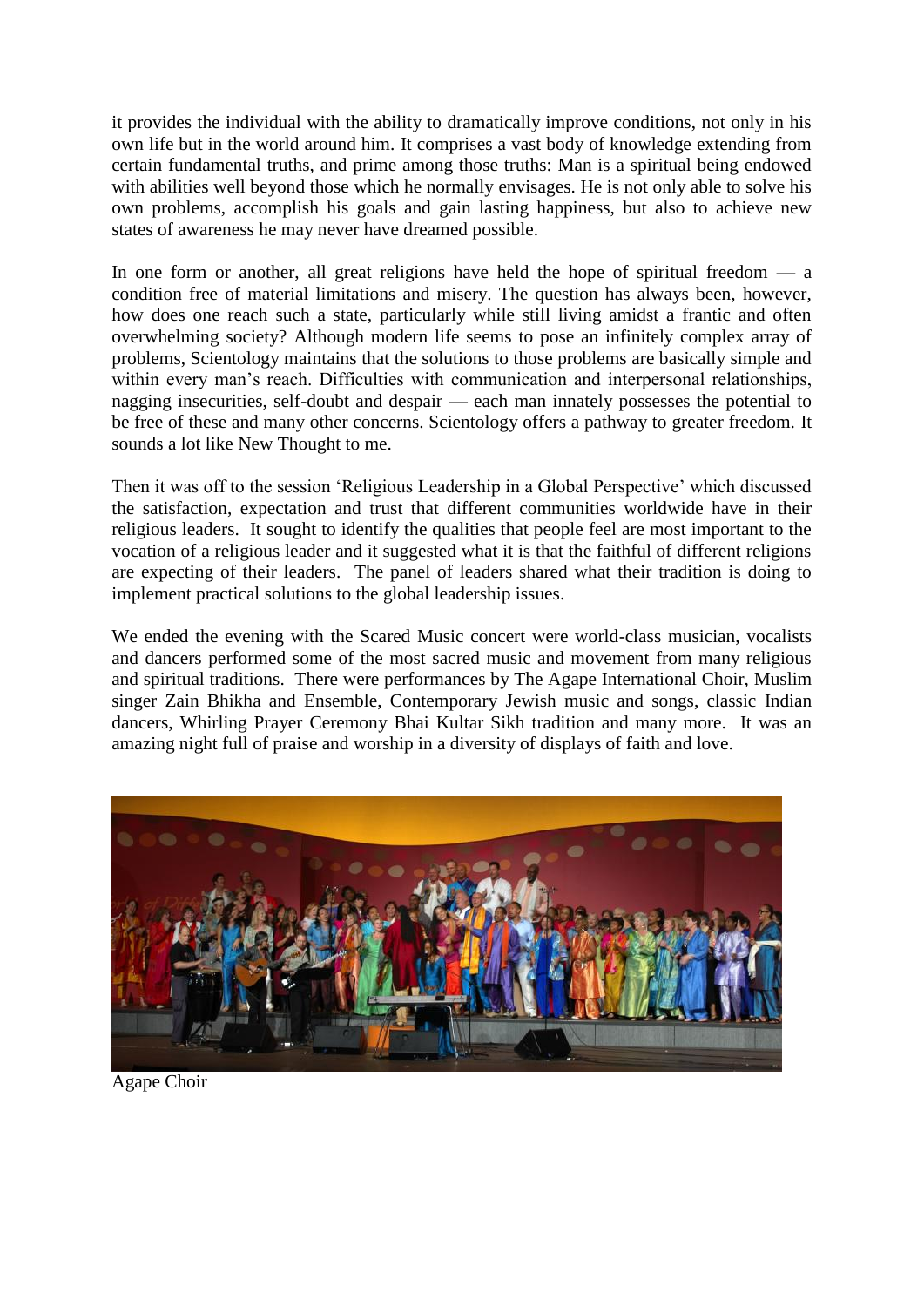



St Francis Church



Chamber Choir of Naqshbandi Sufi Order Yolgnu Clan sacred dance

*Reflection: For some spirituality is personal, quiet and contemplative, for others it is outward and active. But for all, spirituality implies a deeper involvement with oneself and the world and a more empathetic understanding of others. The quest for enlightenment and inner tranquility is a tread that runs throughout virtually every religious and spiritual tradition. At this Parliament a wide range of religious and spiritual traditions shared what spirituality means to them and how it affects individuals at a very personal level and the world at a global level. I am convinced that spirituality can provide the framework and be an asset in times of crisis. This week has changed my perspective on religion, spirituality and the world in which we practice our faith. I close with my mission statement and mantra for this trip. "I am a beacon of light shinning brightly for all to experience. I am an individual expression of God in this moment and in every moment of my trip. I am God in expressing in every experience and for all to enjoy. I bring a unique expression of my connection to spirituality; I am open and receptive to all other expressions of God and their chosen connection to spirituality. I am grateful, I am life, I am love, and I am Eletrice.*

# **ELETRICE Parliament Review - 6**

December 7, 2009

Today I am leaving the Parliament to visit with family in Sydney. I will be in Australia for another few weeks. I must say this has been an adventure and I am grateful to have had the experience. I come away from the Parliament with some fresh ideas of how I might use my faith to be a part of the solution to the world's challenges. I plan on getting involved with the interfaith organizations in my area and educating those within my faith tradition on our responsibility to participate in the many activities that involve faith discussions and dialogue. I plan on making a difference in the coming years until the Parliament meets again and I plan on having something to report to all faith traditions which I have been introduced to at this Parliament. Thankfully, Eletrice

December 9, 2009

Although I had left the Parliament I made sure to capture information on the closing ceremony with the Dalai Lama to share with all of you, see below the correspondence I received from fellow blogger, D. Andrew Kille.

Dalai Lama challenges Parliament attendees to action



In a bit of unmistakable irony, the first sign that the Dalai Lama would soon be present at the Parliament of the World's Religions was the presence of metal detectors at the entrances to the Melbourne Convention Center. That this man, who probably more than any other embodies a spirit of peacemaking and global unity, might provoke someone to violence says much about the brokenness of our world, and the distance we have yet to travel.